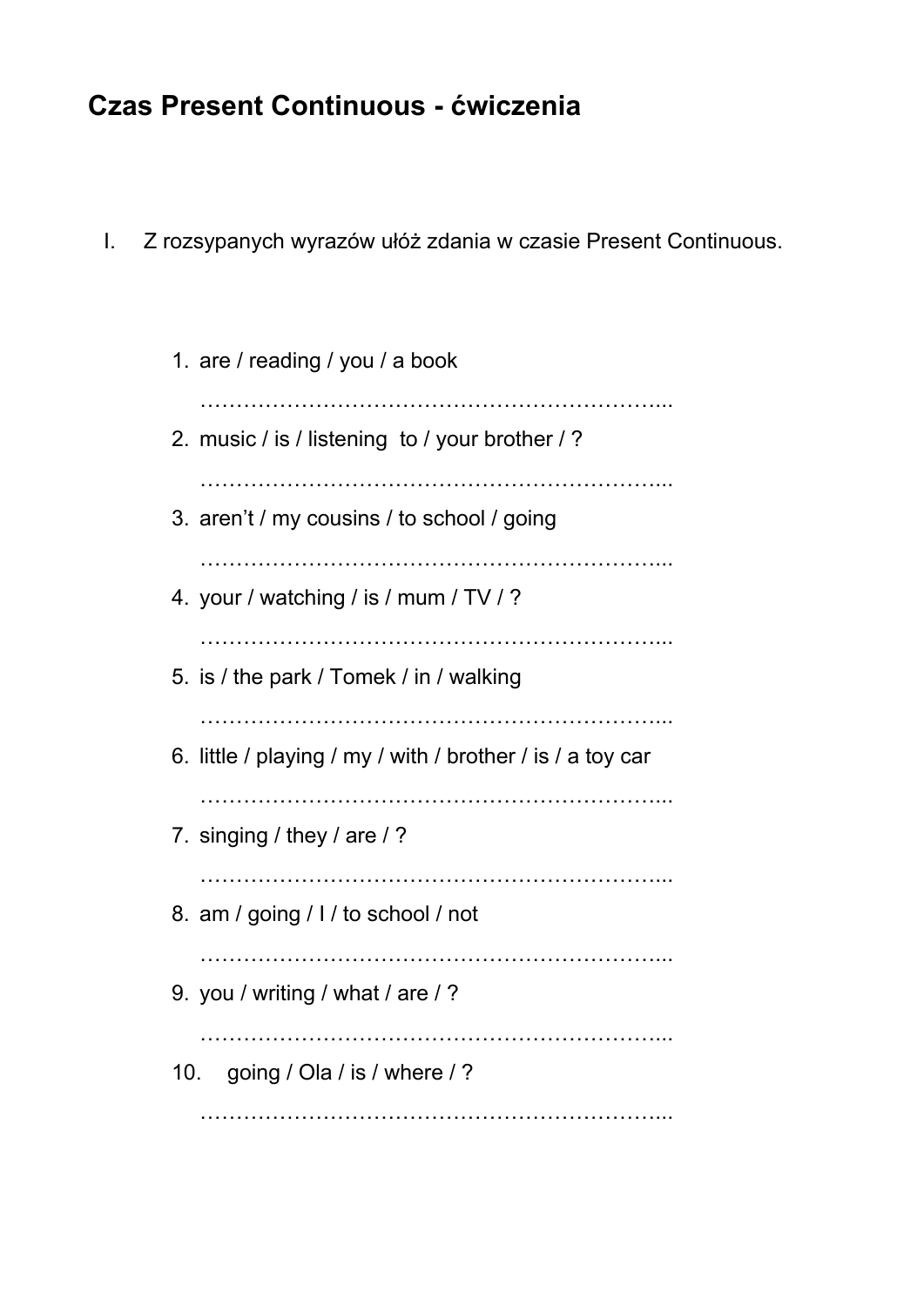II. Korzystając z podanych słów ułóż zdania w czasie Present Continuous .

| 1. you / drink / water                    |
|-------------------------------------------|
| 2. she / not listen / to music            |
| 3. Tom and Ola / run / in the garden / ?  |
| 4. the children / not go / to the theatre |
| 5. they / eat / pizza / ?                 |
| 6. your mum / buy / ice cream             |
| 7. our teacher / check / homework         |
| 8. a postman / deliver / letters / ?      |
| 9. your brothers / cry / ?                |
| 10. we / have fun                         |
| 11. Tom and his friends / play / football |
| 12. your sister's dog / chase / a cat / ? |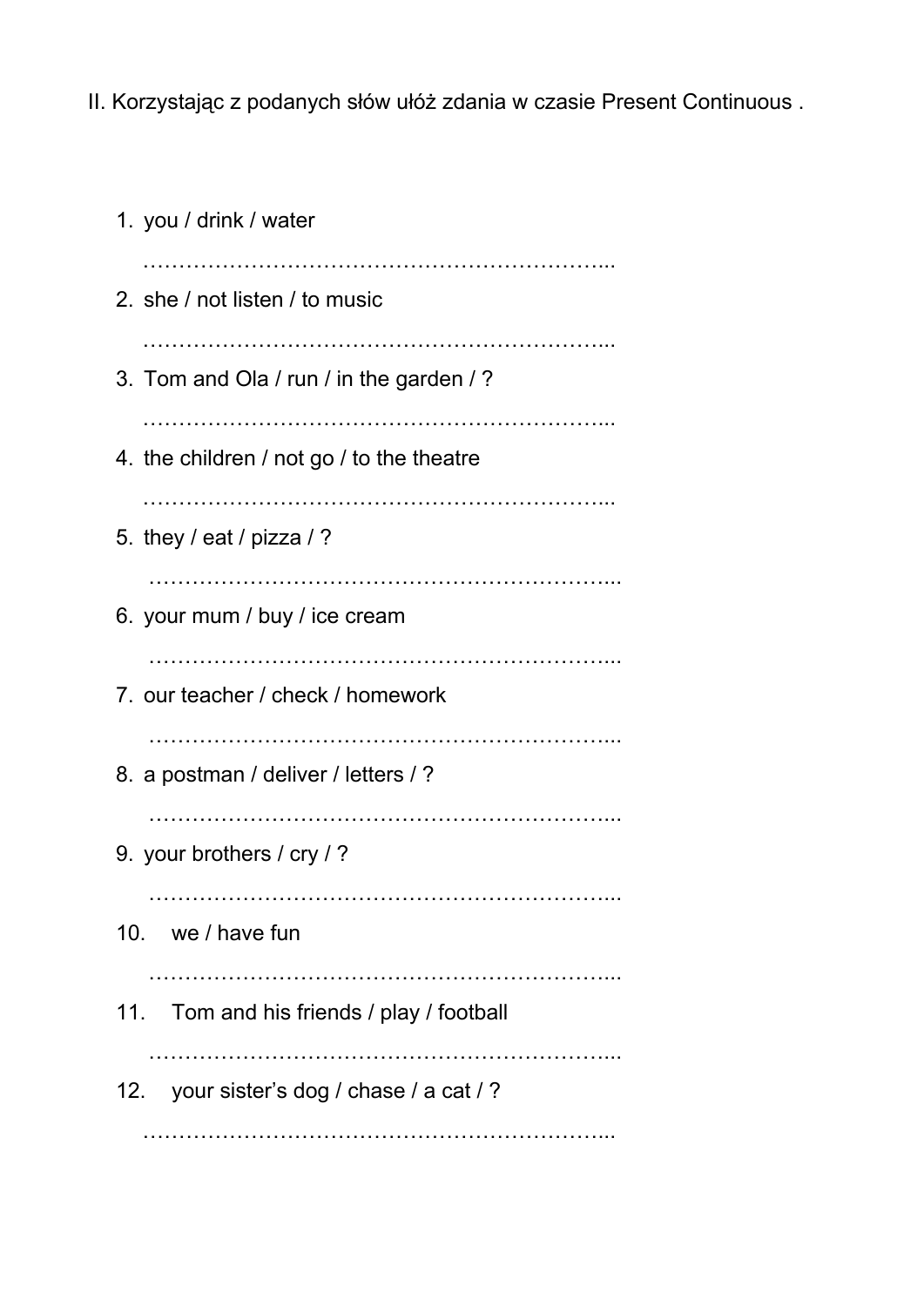III. Uzupełnij pytania i krótkie odpowiedzi.

1. ………………………. (he / listen) to the radio? Yes ………………………. 2. ………………………. (they / do ) homework? No ………………………. 3. ………………………. (your brother / visit) his friend? No ………………………. 4. ………………………. (Ola / dance)? Yes ………………………. 5. ………………………. (you /send ) an email? Yes ………………………. 6. ………………………. (your parents / watch ) TV? No ………………………. 7. ………………………. (Tom / swim) in the pool? Yes ………………………. 8. ………………………. (Steve's sister / sing) at the moment? Yes ………………………. 9. ………………………. (Ronnie and Bethy / walk ) in the park? No ……………………….

angielek.pl